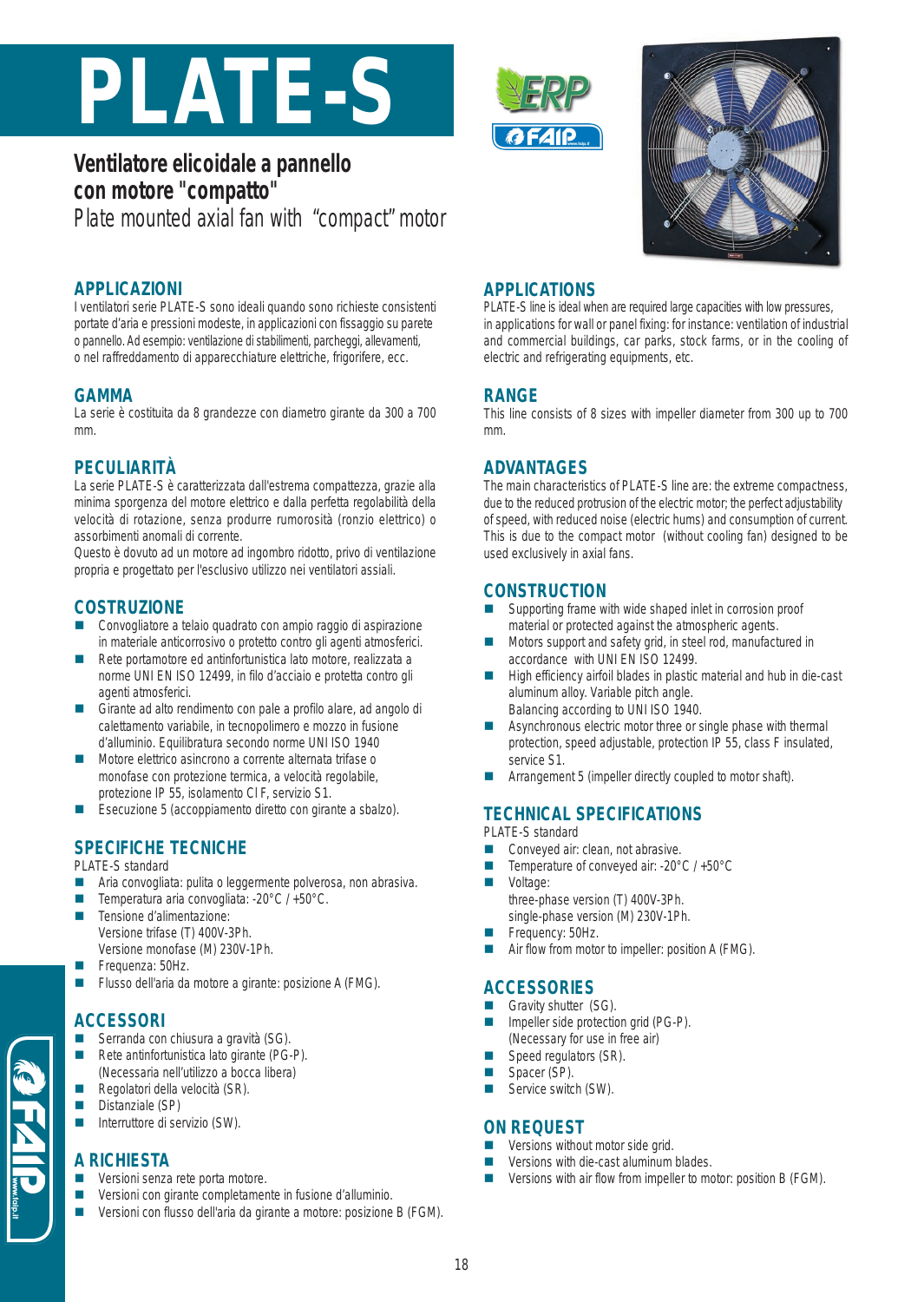# **PLATE-S** Prestazioni



1 mm H2O= 9,8 Pa

# Performances

Le prestazioni indicate nei diagrammi si riteriscono ad aria alla temperatura di 15°C ed all'altitudine di O mt<br>Si altitudio di interpretation diagrams refer to air at 15°C temperature and 0 mt a.s.l. altitude, and they we

| 4 poli/poles (1400 rpm) - monofase/mono-phase (1Ph-230V 50Hz) |                                  |            |               |             |  |
|---------------------------------------------------------------|----------------------------------|------------|---------------|-------------|--|
| Modello<br><b>Model</b>                                       | Portata - Flow rate<br>$(m^3/h)$ | Pm<br>(kW) | In max<br>(A) | Lp<br>dB(A) |  |
| 314 M                                                         | 2.300                            | 0.09       | 0,8           | 52          |  |
| 354 M                                                         | 3.500                            | 0.09       | 0,8           | 57          |  |
| 404 M                                                         | 6.000                            | 0,18       | 1,7           | 62          |  |
| 454 M                                                         | 7.000                            | 0,25       | 2,2           | 66          |  |
| 504 M                                                         | 8.500                            | 0,25       | 2,3           | 69          |  |
| 564 M                                                         | 11.500                           | 0.55       | 3.8           | 72          |  |

#### 4 poli/poles **(1400 rpm)** - trifase/three-phase **(3Ph-400V 50Hz)**

| Modello<br><b>Model</b> | Portata - Flow rate<br>$(m^3/h)$ | Pm<br>(kW) | In max<br>(A) | Lp<br>dB(A) |
|-------------------------|----------------------------------|------------|---------------|-------------|
| 314 T                   | 2.300                            | 0.09       | 0,5           | 52          |
| 354 T                   | 3.500                            | 0.09       | 0,5           | 57          |
| 404 T                   | 6.000                            | 0,18       | 0,75          | 62          |
| 454 T                   | 7.000                            | 0,25       | 1,1           | 66          |
| 504 T                   | 9.000                            | 0,35       | 1,5           | 69          |
| 564 T                   | 11.500                           | 0,55       | 1,6           | 72          |
| 634 T                   | 13.500                           | 0,74       | 2,2           | 76          |
| 714 T                   | 17.000                           | 1,1        | 2,6           | 77          |

|  | 6 poli/poles (900 rpm) - trifase/three-phase (3Ph-400V 50Hz) |  |
|--|--------------------------------------------------------------|--|
|  |                                                              |  |

| Modello<br><b>Model</b> | Portata - Flow rate<br>$(m^3/h)$ | Pm<br>(kW) | In max<br>(A) | Lp<br>dB(A) |
|-------------------------|----------------------------------|------------|---------------|-------------|
| 506 T $*$               | 6.000                            | 0,18       | 0,8           | 58          |
| 566 T                   | 9.500                            | 0.25       | 1.2           | 62          |
| 636 T                   | 13.000                           | 0.55       |               | 66          |
| 716 T                   | 14.500                           | 0.55       |               | 67          |

|  |  |  | 8 poli/poles (700 rpm) - trifase/three-phase (3Ph-400V 50Hz) |  |
|--|--|--|--------------------------------------------------------------|--|
|--|--|--|--------------------------------------------------------------|--|

| Modello | Portata - Flow rate | Pm   | In max | Lp    |
|---------|---------------------|------|--------|-------|
| Model   | $(m^3/h)$           | (kW) | (A)    | dB(A) |
| 718 T*  | 10.500              | 0.28 | ں ، ا  | 60    |

\* Solo per installazione extra U.E - \* Only for-non Europeans market

**Tolleranze:** prestazioni aerauliche e rumorosità rientrano nelle tolleranze indicate nella norma DIN 24166, Classe 2. **Tolerances:** perfomance and sound power levels within the tolerances allowed by the DIN 24166 standard for Class 2







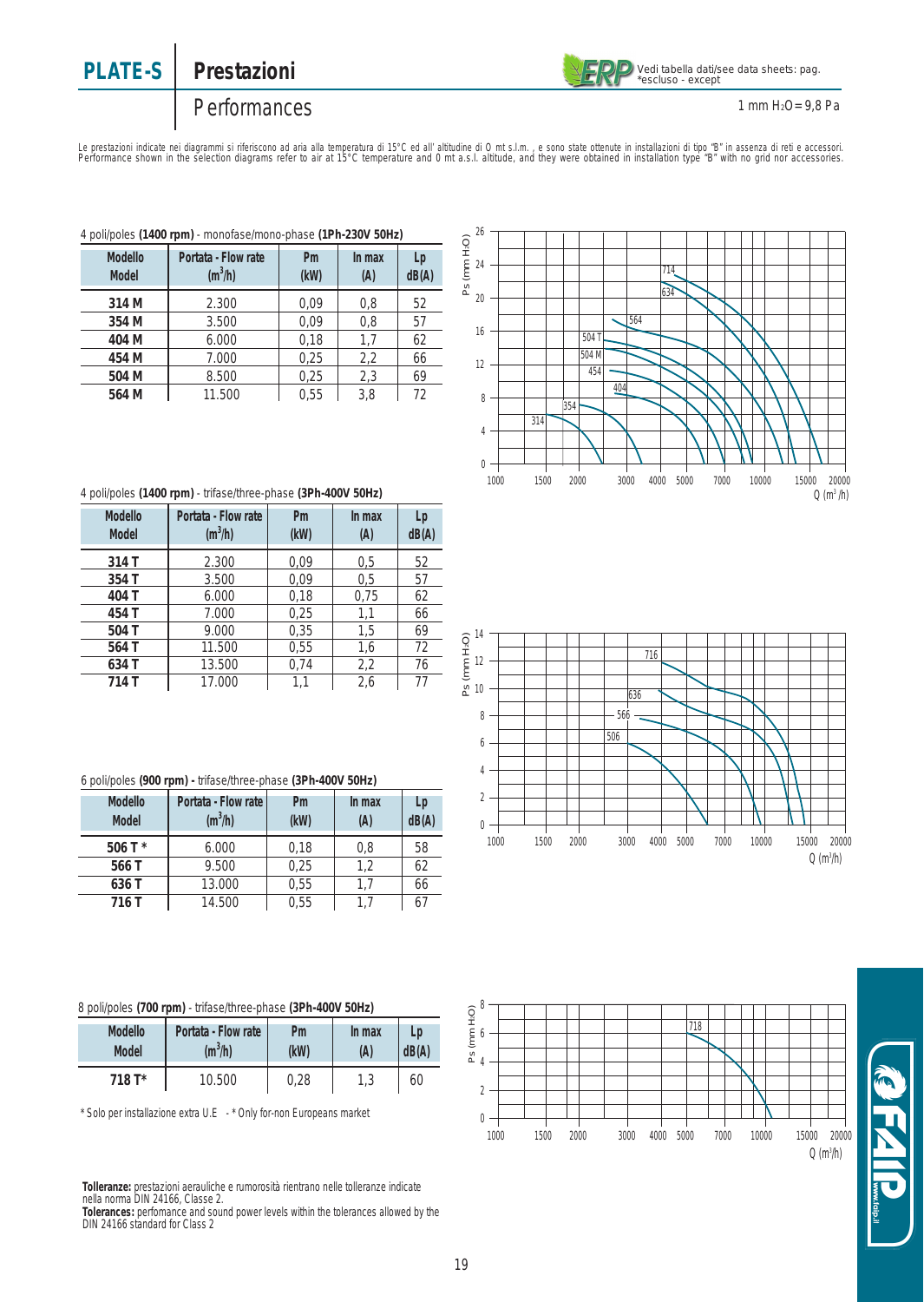

**Attention:** sound pressure level is measured in free field at 3 m from the fan, in any direction, with free inlet and outlet.

**PLATE-S Rumorosità**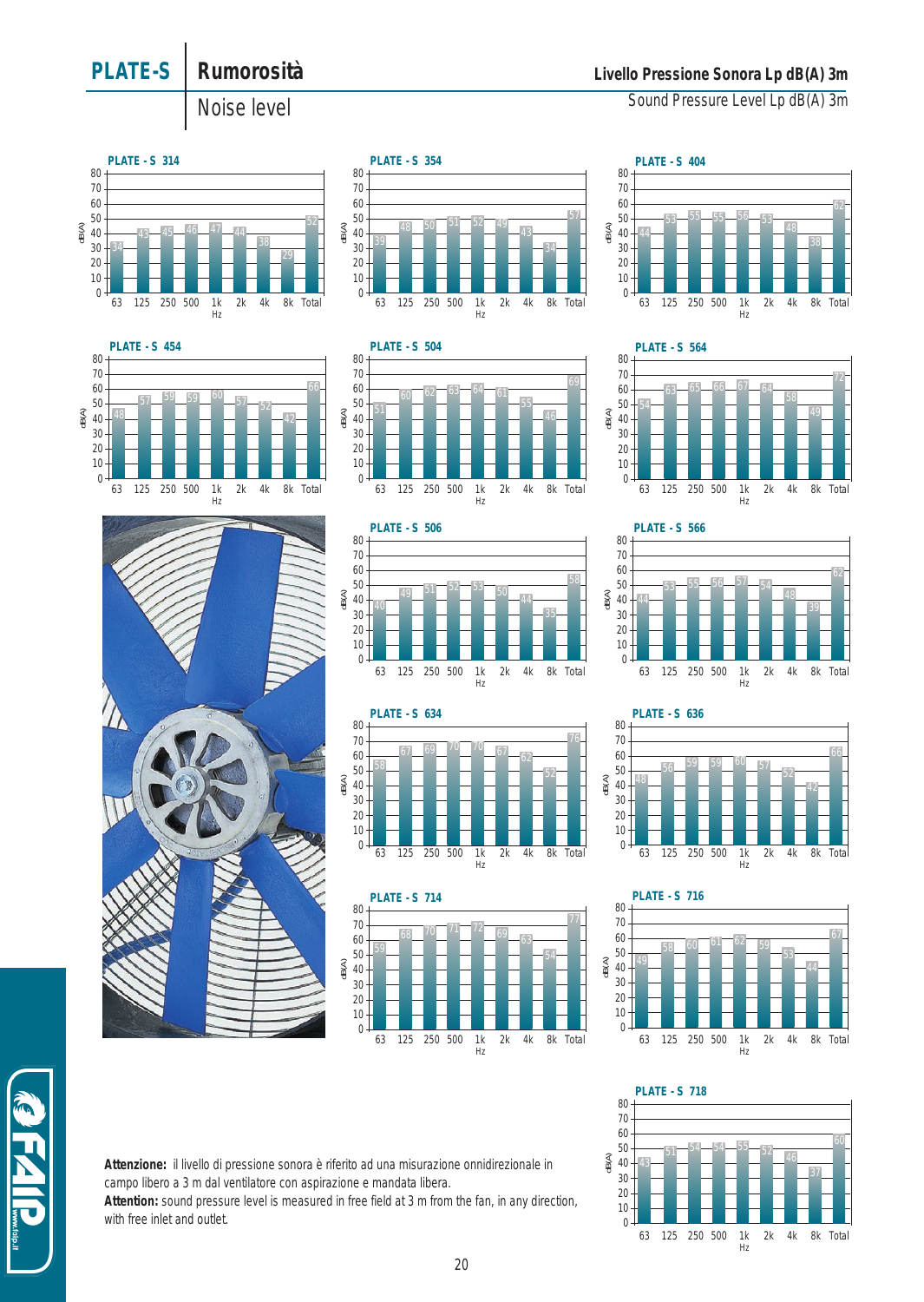# **PLATE-S** Dimensioni

**Dimensions** 

| <b>Model</b> |     |           | $\varnothing$ A   BxB   CxC   $\varnothing$ D |                 | E   | $ F* $ |     | $\emptyset$ G   Kg(*) |
|--------------|-----|-----------|-----------------------------------------------|-----------------|-----|--------|-----|-----------------------|
| 31           | 310 | 390       | 350                                           | 10              | 110 | 170    | 365 |                       |
| 35           | 360 | 440       | 400                                           | 10 <sup>°</sup> | 110 | 170    | 410 | 6                     |
| 40           | 410 | 500       | 450                                           | 10              | 110 | 170    | 465 |                       |
| 45           |     | $460$ 560 | 510                                           | $-10$           | 110 | 175    | 510 | Q                     |

| <b>Model</b> |     | $QA$   $BxB$   $CxC$ |     | ØD                |     | $E \mid F^{*}$ |     | $\emptyset$ G $Kq(*)$ |
|--------------|-----|----------------------|-----|-------------------|-----|----------------|-----|-----------------------|
| 50           | 510 | 650                  | 580 | 10                | 110 | 175            | 570 | 10                    |
| 56           | 570 | 700                  | 630 | 10                | 130 | 210            | 630 | 16                    |
| 63           | 640 | 800                  | 730 | $12 \overline{ }$ | 130 | 210            | 700 | 19                    |
| 71           |     | 850                  | 800 | 12                | 130 | 220            | 770 | 20                    |













- 1 Rete portamotore (opzionale) Motor support grid (optional)
- 2 Pannello Plate
- 3 Motore-motor
- 4 Girante Impeller
- 5 Rete lato girante "accessorio" (obbligatoria per l'utilizzo a bocca libera) Grid impeller side "accessory" (mandatory for free air)